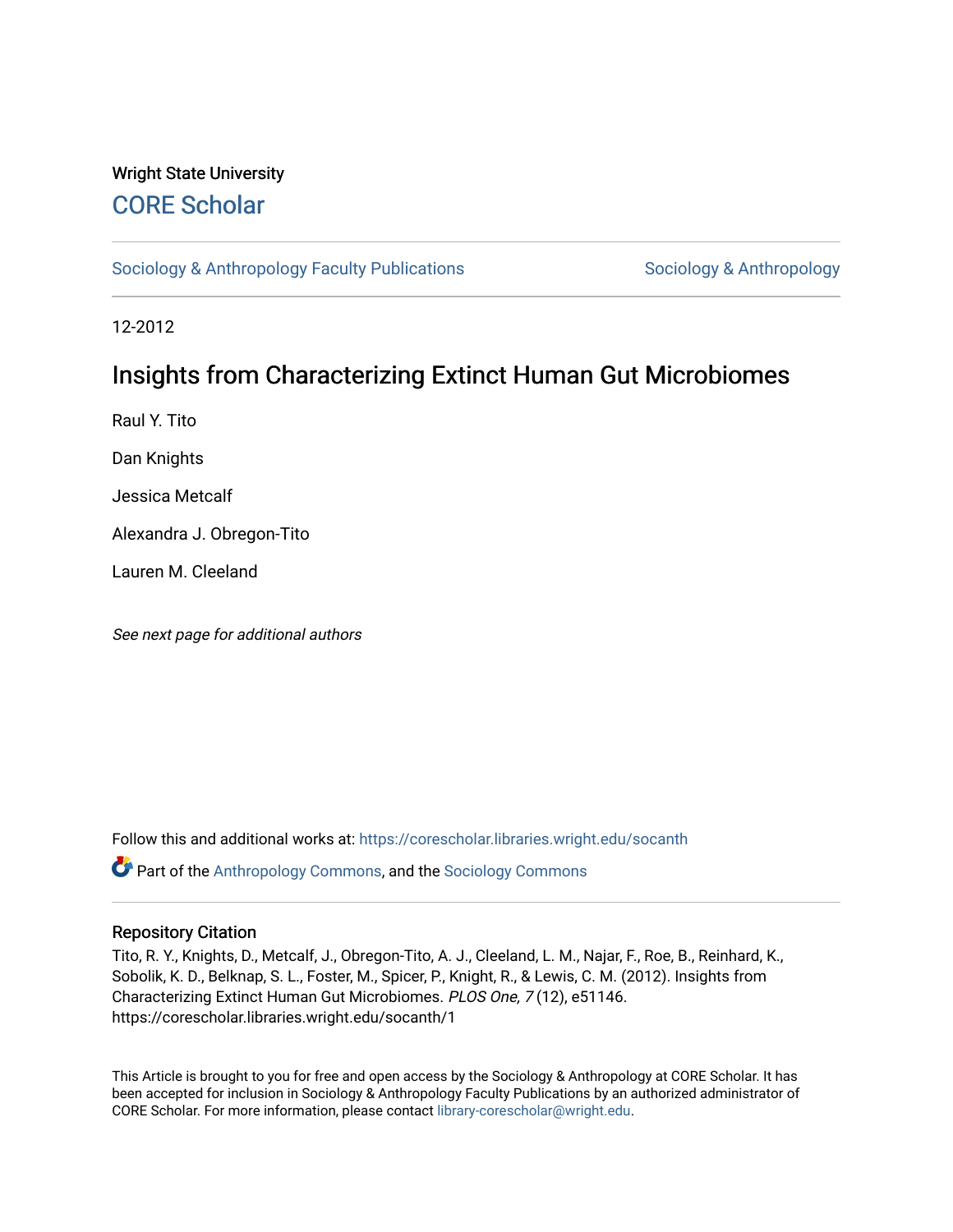## Authors

Raul Y. Tito, Dan Knights, Jessica Metcalf, Alexandra J. Obregon-Tito, Lauren M. Cleeland, Fares Najar, Bruce Roe, Karl Reinhard, Kristin D. Sobolik, Samuel L. Belknap, Morris Foster, Paul Spicer, Rob Knight, and Cecil M. Lewis Jr.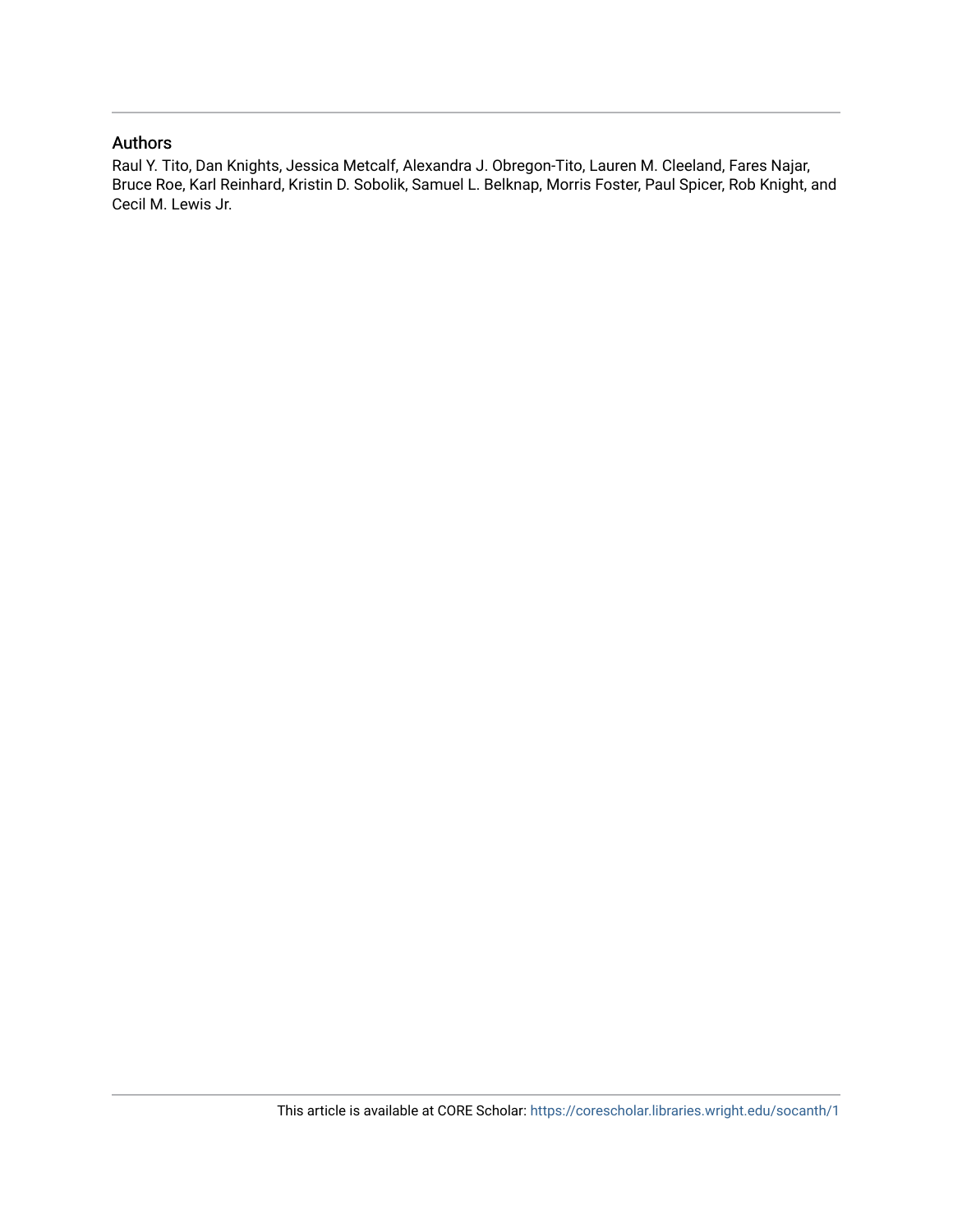# Insights from Characterizing Extinct Human Gut Microbiomes

Raul Y. Tito<sup>1</sup>, Dan Knights<sup>2</sup>, Jessica Metcalf<sup>3</sup>, Alexandra J. Obregon-Tito<sup>1</sup>, Lauren Cleeland<sup>1</sup>, Fares Najar<sup>4</sup>, Bruce Roe<sup>4</sup>, Karl Reinhard<sup>5</sup>, Kristin Sobolik<sup>6</sup>, Samuel Belknap<sup>6</sup>, Morris Foster<sup>1</sup>, Paul Spicer<sup>1</sup>, Rob Knight<sup>3</sup>, Cecil M. Lewis Jr $^{1*}$ 

1 Department of Anthropology, University of Oklahoma, Norman, Oklahoma, United States of America, 2 Department of Computer Science, University of Colorado, Boulder, Colorado, United States of America, 3 Department of Chemistry and Biochemistry, University of Colorado, Boulder, Colorado, United States of America, 4 Department of Chemistry and Biochemistry, Advanced Center for Genome Technology, University of Oklahoma, Norman, Oklahoma, United States of America, 5 School of Natural Resources, University of Nebraska, Lincoln, Nebraska, United States of America, 6 Climate Change Institute and Department of Anthropology, University of Maine, Orono, Maine, United States of America

#### Abstract

In an effort to better understand the ancestral state of the human distal gut microbiome, we examine feces retrieved from archaeological contexts (coprolites). To accomplish this, we pyrosequenced the 16S rDNA V3 region from duplicate coprolite samples recovered from three archaeological sites, each representing a different depositional environment: Hinds Cave (~8000 years B.P.) in the southern United States, Caserones (1600 years B.P.) in northern Chile, and Rio Zape in northern Mexico (1400 years B.P.). Clustering algorithms grouped samples from the same site. Phyletic representation was more similar within sites than between them. A Bayesian approach to source-tracking was used to compare the coprolite data to published data from known sources that include, soil, compost, human gut from rural African children, human gut, oral and skin from US cosmopolitan adults and non-human primate gut. The data from the Hinds Cave samples largely represented unknown sources. The Caserones samples, retrieved directly from natural mummies, matched compost in high proportion. A substantial and robust proportion of Rio Zape data was predicted to match the gut microbiome found in traditional rural communities, with more minor matches to other sources. One of the Rio Zape samples had taxonomic representation consistent with a child. To provide an idealized scenario for sample preservation, we also applied source tracking to previously published data for Ötzi the Iceman and a soldier frozen for 93 years on a glacier. Overall these studies reveal that human microbiome data has been preserved in some coprolites, and these preserved human microbiomes match more closely to those from the rural communities than to those from cosmopolitan communities. These results suggest that the modern cosmopolitan lifestyle resulted in a dramatic change to the human gut microbiome.

Citation: Tito RY, Knights D, Metcalf J, Obregon-Tito AJ, Cleeland L, et al. (2012) Insights from Characterizing Extinct Human Gut Microbiomes. PLoS ONE 7(12): e51146. doi:10.1371/journal.pone.0051146

Editor: Michael Hofreiter, University of York, United Kingdom

Received June 24, 2012; Accepted November 1, 2012; Published December 12, 2012

**Copyright:** © 2012 Tito et al. This is an open-access article distributed under the terms of the Creative Commons Attribution License, which permits unrestricted use, distribution, and reproduction in any medium, provided the original author and source are credited.

Funding: Support for this research is from the National Institutes of Health (grants R01 HG005172-01 and R01 GM089886-01A1) and the National Science Foundation (NSF#0845314). The funders had no role in study design, data collection and analysis, decision to publish, or preparation of the manuscript.

Competing Interests: The authors have declared that no competing interests exist.

\* E-mail: cmlewis@ou.edu

#### Introduction

The human distal gut is a complex bacterial bioreactor housing a 100 times the number of genes than its human host genome [1] and functions as a vital adaptive ''organ'' [2]. The genomics of microbial ecologies (microbiomes) has gained great attention recently, in part, because the Human Microbiome Project (HMP) a U.S. National Institutes of Health Initiative [3]. One primary objective of the HMP is to determine whether there are core aspects of microbiomes shared by healthy humans. One consideration is that core aspects of microbiomes observed in modern cosmopolitan populations today may underrepresent core aspects of human microbiomes that had existed historically, or prehistorically.

The modern cosmopolitan transformation, such as the advent of processed foods, antibiotics and other systemic drugs, and various sanitation technologies, has impacted our interaction with microbes. This transformation has reduced the spread of aggressive infectious diseases, which are chiefly problematic for the densely populated populations. Unfortunately, these interventions are far from targeted strikes, and a wide range of potentially beneficial microbes are caught in the crossfire [4]. Analogous to James Neel's hypothesis regarding syndromes of impaired genetic homeostasis [5], our modern lifestyle may have impacted ancestral mutualistic relationships between humans and microbes. The result is a potential increased risk for autoimmune diseases among other health related conditions [4,6,7,8,9,10].

Understanding the evolution of human-microbe ecosystems greatly benefits from a baseline reflecting an ancestral state of the human microbiome. The study of our closest living cousins, the other great apes, provides one path to reconstruct ancestral microbiomes. But the human-chimp common ancestor was over 6.5 million years ago, providing ample time for extensive evolution in the human line. Alternatively, the study of modern people living a more traditional and isolated lifestyle provides a valuable perspective on the ancestral state of human microbiomes, but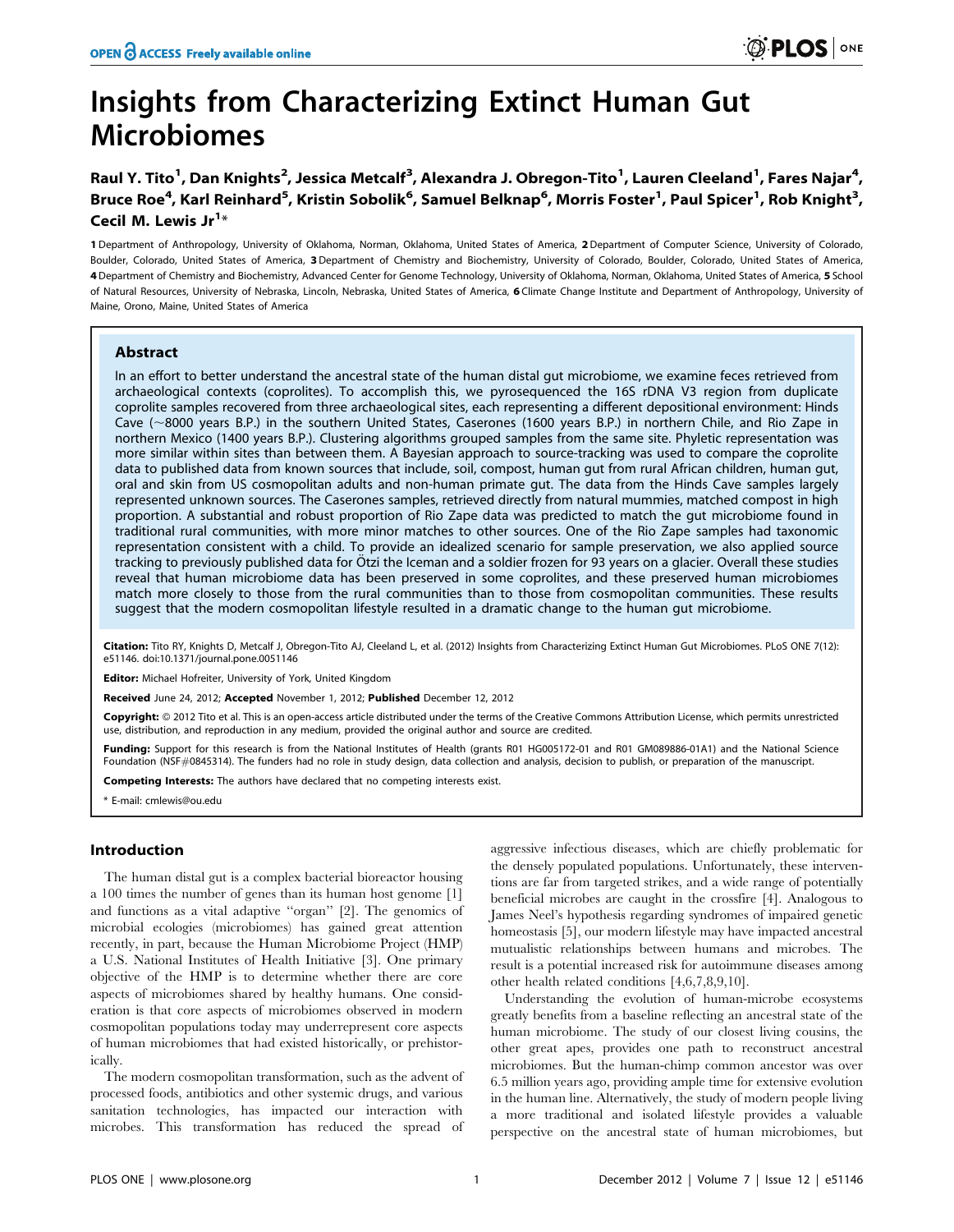arguably, there are no traditional communities unaffected by modern globalization and even if we make exceptions for those communities deep within South American jungles, these communities provide a very restricted view of the potential variation in ancestral microbiomes recovered from other environments.

Retrieving human microbiome information from samples left behind by our distant ancestors would provide an ideal approach to understanding the coevolution of humans and microbes. Fecal material is the typical sample proxy for characterizing distal gut microbiomes. Therefore, ancient fecal samples (coprolites) have the potential to reveal the ancestral state of the human gut microbiome [11], are common within some archaeological sites representing sedentary lifestyles, as well as for some huntergatherer sites where coprolites have been retrieved from cave deposits and from mummies. Ideally, coprolites provide a view of how humans and microbes coevolved in response to different environments over time, including responses to both natural and cultural change. Previous molecular analyses of coprolites have been used to retrieve dietary information [12,13]. However, the potential for retrieving ancient microbiome data is confounded by continuing microbial activity, environmental contamination, degradation and other post-depositional processes.

We provide a systematic examination of coprolite microbial communities from three different archaeological sites, each exposed to different environmental conditions. We assess the challenges of ancient gut microbiome research attributed to postdepositional processes including molecular degradation and contamination, and we retrieve ancient microbiome profiles consistent with the primate gut. The results suggest that there are aspects of ancestral human microbiomes that are atypical of modern cosmopolitan populations, and they reveal novel avenues to explore the prehistoric human condition.

#### Results

We analyzed the microbial composition of two coprolite samples from each of the three archaeological sites: Hinds Cave  $(\sim 8000$  years B.P.) in southwestern United States, Caserones (1600 years B.P.) in northern Chile, and Rio Zape in northern Mexico (1400 years B.P.) shown in Figure 1 (see Figure S1 for an overview of methods). These three sites provide a broad range of environmental conditions. Hinds Cave is a rock shelter with extensive and repeated human occupation for thousands of years. The Hinds Cave coprolites (BE04 and BE21) were morphologically intact and part of abundant geological lenses of coprolites found throughout the site [14]. In contrast, the Caserones coprolites (CA10 and CA18) were retrieved directly from the intestines of a mummy and had no exposure to soil. The coprolites from Rio Zape (ZA04 and ZA23) were recovered from the La Cueva de los Chiquitos Muertos [15], a deep, dry cave. The Rio Zape coprolites were originally deposited in a midden composed of sand and refuse in the cave. The midden was used for seven child burials, which were made at, or around, the same time. The midden with the burials, refuse, and coprolites were sealed under an adobe layer that prevented disturbance. The intact preservation of material under the adobe layer included food offerings of agave, beans, corn, cucurbits and piñón.

Results for negative controls are included. EX02 refers to a negative control used during DNA extraction in which the coprolite sample was replaced by water. EX03 refers to a negative control used during amplification in which the DNA extract was replaced by water. Results for these controls required a greatly extended qPCR reaction than that used for the ancient DNA reactions (see Methods).

Figure 1 provides the geographic and phyla distribution for the ancient samples, in comparison to the phyla inferred from modern primates, while table S1 provides QIIME 1.3.0 [16] taxonomic assignments in detail. The coprolites from Rio Zape have phyletic representation that is consistent with that observed in humans and primates, while the coprolites from Caserones have very low diversity with respect to phyla. A higher phyletic diversity for Rio Zape samples compared to Caserones samples is observed in a species-level rarefaction analysis (Figure S2). Analysis of the Hinds Cave BE04 sample showed phyla typical of the gut. Sample BE21 harbored phyla observed in pooled negative controls, raising an initial concern about contamination, which was later resolved by additional analyses.

Venn-Euler diagrams (Figure 2) provide a general pattern where coprolites from the same site tend to cluster. Specifically, the microbes present in the Rio Zape samples clustered together and represent constituents in the primate gut. In contrast, although the Caserones and Hinds Cave data were clustered among Rio Zape, they did not contained microbial similarities with primate gut as observed in Rio Zape. These Venn-Euler diagrams therefore reveal that the coprolites from the same site shared a more similar coprolite microbiome than those from different sites and that the coprolites varied greatly in their degree of similarity to the modern and primate gut. A Principal Coordinates Analysis (Figure S3) is consistent with Venn-Euler analysis; both approaches depict resemblances between Rio Zape and primate gut microbiome.

To further assess how well the coprolites reflected a gut microbiome compared to other ecologies, we used SourceTracker [17], a Bayesian approach to estimating the proportion of wellcharacterized environments or ''source communities'' in a coprolite or ''sink'' sample. All studied coprolites included a high proportion of unknown sources, which is expected considering that there are few well characterized source communities publicly available for comparison. Figure 3 shows the source tracking results for the ancient samples and controls. Similar to Venn-Euler diagrams, source tracking analysis showed substantial variation among collection sites and generally more consistency between samples within sites. Most striking, both Rio Zape coprolites exhibited a gut microbiome signature with similarities to the children from a rural African village with the exclusion of a sample of U.S. modern adult gut microbiomes (see Figure S4 for a heat map of these data and Figure S5 for the variability in the source proportion estimates). ZA04 also harbored similarities to nonhuman primate gut. The coprolites from Caserones and Hinds Cave showed little similarity to a gut microbiome environment. A portion of Caserones coprolite microbial community was similar to compost, which may be explained by the post-mortem gut serving as an organic bioreactor filled with carbon and nitrogen from decaying food detritus. The microbial community assignment for Hinds Cave failed to assign well to any source environment. These results were obtained by merging the various source and sink data using species-level taxonomy assignments; a similar analysis using operational taxonomic units (OTUs) picked by reference against the February  $4<sup>th</sup>$  2012 Greengenes [18] reference database at a level of 97% sequence similarity produced negative results, presumably due to the use of different 16S rRNA regions and protocols in the various source and sink data sets. The negative controls assigned to human (U.S. modern) skin and unknown environments. Importantly, none of the ancient samples included skin as a significant source, which provides additional confidence that laboratory contamination within ancient samples was limited. Similar to the Rio Zape samples, SourceTracker analysis [17] on the intestinal coprolite data for the Tyrolean Iceman (Ötzi the Iceman) and an Austrian soldier killed in 1918 and retrieved from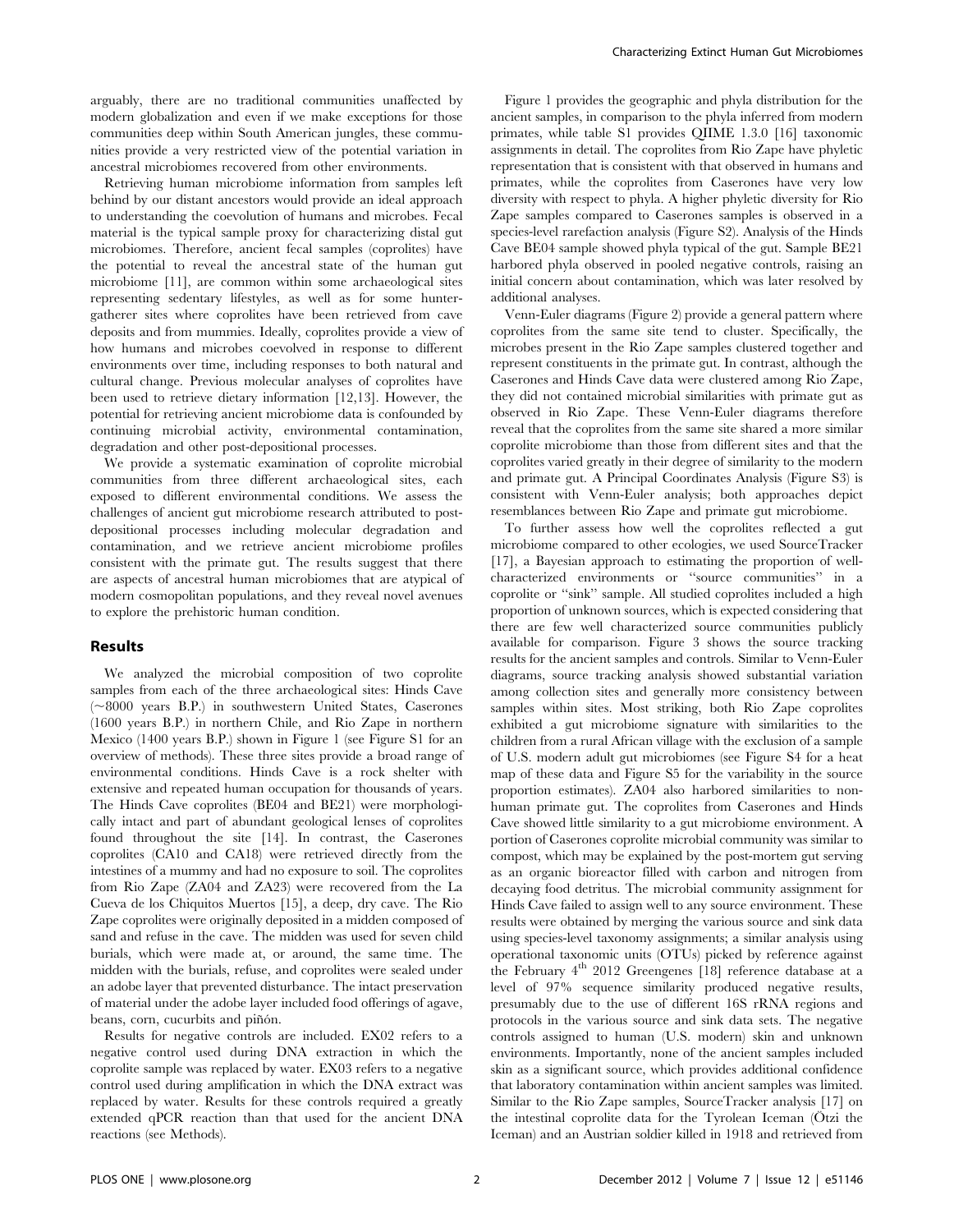

Figure 1. The geographic distribution and bacterial diversity of the included samples. These data resulted from comparison of the 16S rRNA V3. Taxon distribution and cluster dendrogram were limited to phyla with a frequency of 5% or more. doi:10.1371/journal.pone.0051146.g001

a glacier [19] had assignments to the rural African children and to non-human primates and excluded assignments to the U.S. adult modern gut microbiome (Figure 4), although there was high variability in the source proportion estimates of the Austrian soldier (Figure S6).

Bacterial taxa of special interest to understanding the human host were further screened. Bifidobacterium was present in ZA23 (Figure S7), which include species typical of breast feeding infants and children. ZA23 also harbored abundant Prevotella (Figure S8), consistent with the proposedhuman enterotype [20]. The ZA04 sample harbored spirochaetes matching Treponema berlinense (NR\_042797.1) with a Blastn E value of 4e-75, query coverage of 100% and Max identity of 99% (158 bases of 159). Similar spirochaetes were observed in children from a rural African community, but are atypical of children and adults from cosmopolitan populations [21].

During the time this publication was in peer review, additional data for two extant rural populations were published: the African Malawi and a South America population from Venezuela [22]. We conducted a source tracking analysis for the Rio Zape data using adults from these new data and data for primates and soils (Figure S9). The results were nearly identical to those presented in Figure 3; however, instead of the rural sample from Burkina Faso providing the major source, it was either the rural sample from Malawi or Venezuela providing the major assignment (Figure S9). The rural sample from Malawi or Venezuela also provide the major assignment when we partitioned the human data into age groups (Figure S10); although in these latter analyses, there were minor assignments to US adult for both Rio Zape samples and a minor assignment to US infant for sample ZA23.

#### **Discussion**

Recovery of information about the ancestral state of the distal gut microbiome from coprolite samples is feasible, which is well demonstrated by the fact that the results from Rio Zape cave deposit were consistent with the pattern observed in rare and pristine samples retrieved from permafrost mummies. Soil contamination, an obvious concern for most coprolite studies, is a manageable barrier when applying appropriate tools such as SourceTracker [17]. The ability to retrieve gut microbiome data from coprolite samples provides an exciting new line of evidence for reconstructing a past lifeway.

Not all coprolites are expected to retain human microbiome information. It is unclear whether the results from Hind's Cave and Caserones reflect different preservation conditions, depositional process, or unique gut microbiomes. For future research, a characterization of the microbiome of these samples using smaller amplicons or a greater depth of sequencing will provide important insights.In the meantime, it clear that some coprolites, like those from Rio Zape, provide well preserved human gut profiles.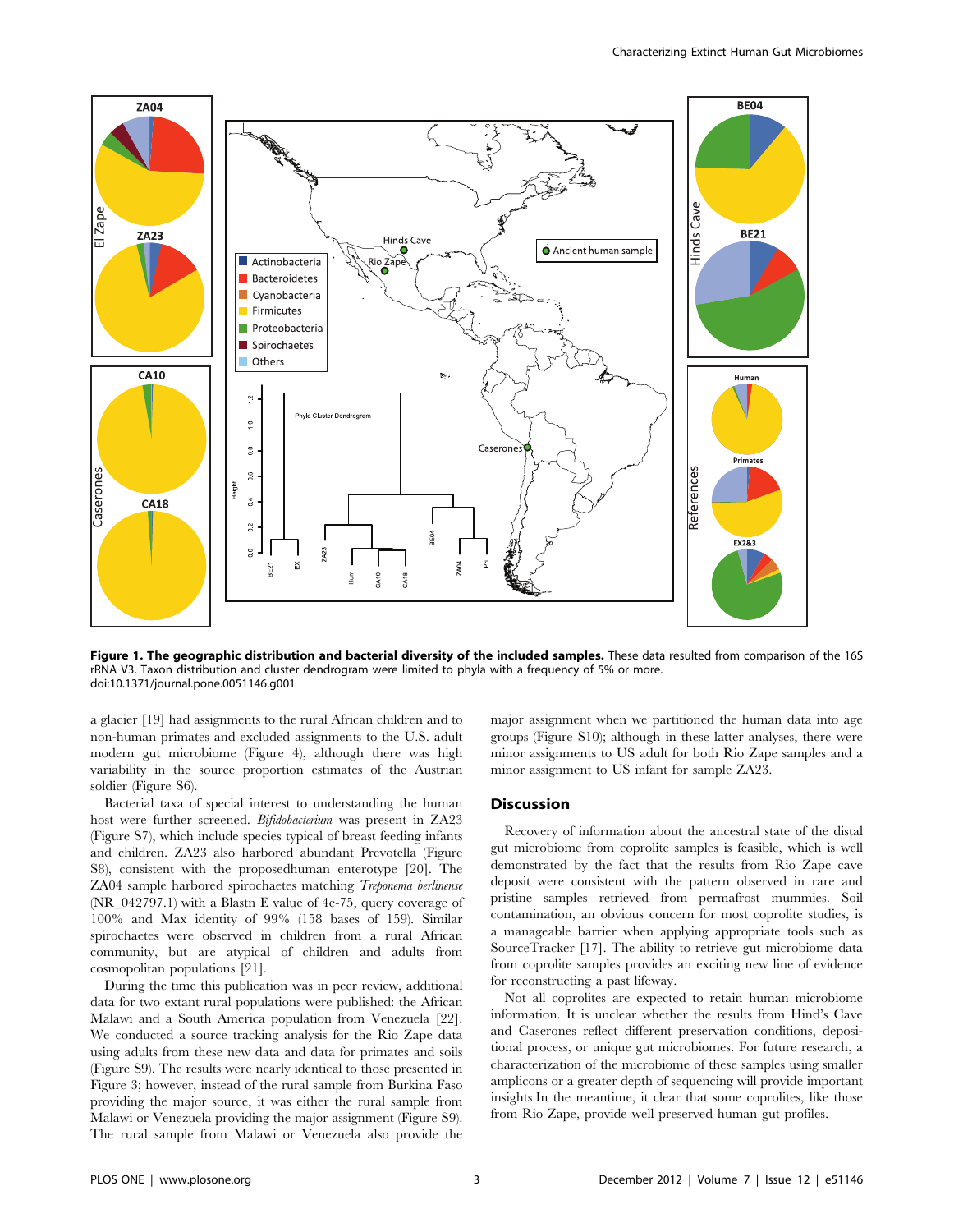

Figure 2. Venn-Euler diagram of OTUs at 97% pairwise identity representing 1,045 OTUs. The sizes of the circles and intersections are proportional to the number of OTUs listed and shared by each sample. Stress value for A is 0.01274982, and it increased in B and C as more samples are added. All the stress values are lower than the predicted value at 0.01 and 0.05, suggesting that the grouping is non-random. doi:10.1371/journal.pone.0051146.g002

Our data from Rio Zape provides examples of biographical information. In figure S10, ZA23 had a partial assignment to US infant. Bifidobacterium breve is the most abundant Bifidobacterium in ZA23. Bifidobacterium has been found to be more prevalent in children, especially in younger children who are breastfed, and B. breve is almost exclusively found in breastfed infants [21]. B. breve is nearly absent, observed only once in one sample, in a study of nonhuman primates [23]. These results lend support for the claim that ZA23 is from a child. Moreover, our sample from Rio Zape harbors abundant *Prevotella* which is associated with a diet rich in carbohydrates [24]. These observations at Rio Zape are similar to a pattern observed within children from rural Africa who have both Bifidobacterium and high Prevotella [21]. The coprolite from Rio Zape is more consistent with that of a child than an adult; corroborating this inference is the fact that the burials at Rio Zape are seven children [15]. Although this association is not definitive,



Figure 3. Bayesian source-tracking results for ancient coprolite samples. Both Rio Zape samples assign partially to the rural African children source, with sample ZA04 also containing a predicted partial match to the modern non-human primate gut source. Caserones sample CA18 assigns almost entirely to the compost source with relatively high confidence; sample CA10 is predicted with low confidence to contain a small proportion of compost (See Figure S5 for variability in proportion estimates). The sources for the Hinds Cave samples were unrecognized given our training data, resulting in nearly complete assignments to the ''Unknown'' source. When extraction blanks were subjected to 60 cycles of 16S PCR, the amplified microbial community signature assigns to either a skin community or unknown community. doi:10.1371/journal.pone.0051146.g003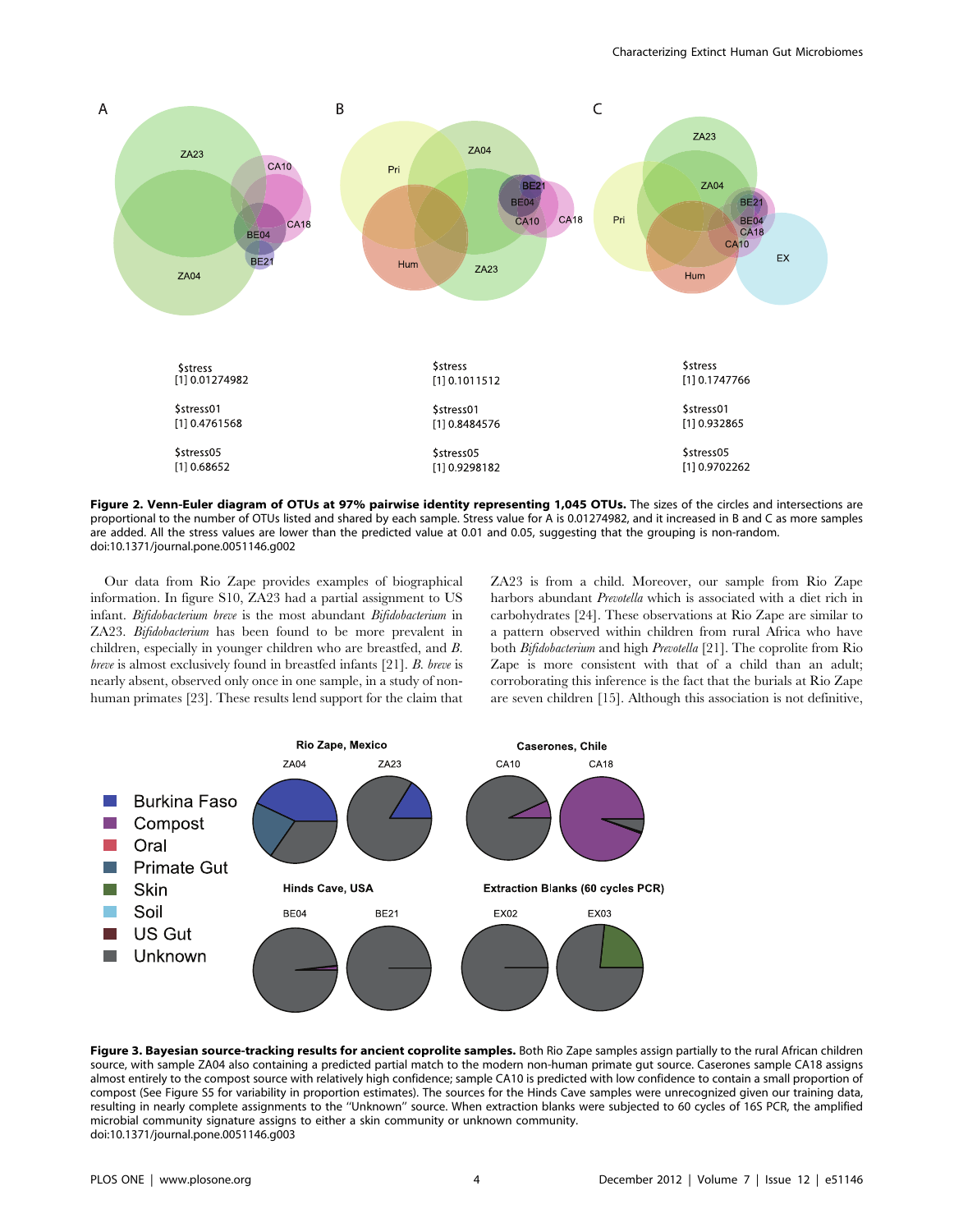

Figure 4. Bayesian source-tracking results for the Tyrolean Iceman and a 1918 soldier glacier mummy (sequence data published in [19]). The Tyrolean Iceman sample exhibits a substantial degree of similarity to a primate gut, while the soldier mummy assigns mostly to an unknown microbial community, within minor and lowconfidence proportions assigning to the primate gut and rural African child gut sources (See Figure S6 for variability in proportion estimates). doi:10.1371/journal.pone.0051146.g004

the potential use of bacterial genera to characterize specific human lifestyles or life states has exciting ramifications. As human microbiome research continues to mature, we expect it will contribute greatly to the fields of archaeology and forensics.

Information from Rio Zape also supports a current hypothesis about the composition of human microbiomes in traditional communities, potentially revealing an important aspect of the ancestral human microbiome. Spirochaetes are atypical of gut microbiomes in cosmopolitan communities. However, Treponema was reported by Filippo et al. [21] in their comparative study of modern microbiota in children from Europe and rural Africa. In their study, Treponema was observed in the rural African children but was absent in the European children. They hypothesized that the Treponema may enhance the hosts ability to extract nutrients from fibrous foods and may provide anti-inflammatory capability. They raise the hypothesis that microbiota coevolved with ancient diets and that changes in food production greatly impacted the intestinal microbiota. Treponema was also observed in the published rural data for Malawi and Venezuela [22]. The results from Rio Zape provide further support for *Treponema* as part of the rural human microbiome. Specifically, *Treponema* now is observed in four rural communities from different continents, three extant communities and one community that has been extinct for over a thousand years.

In conclusion, ancient coprolite microbiomes can be retrieved to analyze the bacterial phylotypes. The analyses suggest that ancient microbiomes are different than the current cosmopolitan human microbiomes and are more similar to rural microbiomes. Our results suggest that the most dramatic change to the gut microbiome in the human ancestral line has been the modern transformation of the human condition in cosmopolitan populations.

#### Materials and Methods

#### Samples

The novel data originated from six paleofecal samples from three different archeological sites:

1) ''La Cueva de los Chiquitos Muertos'', an archaeological site near Rio Zape, Durango, Mexico (Rio Zape), dating to 1400 B.P. These samples were collected during excavations by Richard and Sheilagh Brooks in the 1960s and stored in sterile forensic specimen bags in a cool and dry place at the University of Nebraska State Museum. In 2007, these

samples were sent to the Molecular Anthropology Ancient DNA Laboratory at the University of Oklahoma.

- 2) "Hind's Cave" Texas, dating to  $\sim 8000$  years B.P. These samples were collected from an Archaic habitation in the lower Pecos of region of Texas. They were stored in specimen bags and plastic containers in a cool and dry place at the University of Maine's Department of Anthropology. In 2008, these samples were sent to the Molecular Anthropology Ancient DNA Laboratory at University of Oklahoma.
- 3) Caserones, Chile, dating to 1600 B.P. The samples are from two females aged approximately three and five years old, respectively. Both females had perimortem cranial fractures, suggestive of the cause of death. These samples were retrieved directly from the naturally mummified gut tissue, having no direct exposure to soil. The samples were stored in specimen bags at the University of Minnesota, Duluth. In 2008, these samples were sent to the Molecular Anthropology Ancient DNA Laboratory at University of Oklahoma.

These samples were processed in a positive pressure clean-room, with isolated ventilation where incoming air passes through ISO 7 (class 10,000) HEPA-filtration system. The room is equipped with UVC lighting. Sterile disposable gowns, gloves, hair nets and masks were worn at all times while working on these samples.

#### DNA extraction and purification

A layer of around 1 cm from each coprolite's surface was removed with a sterile scalpel to remove contamination from previous handling. Between 0.11 and 0.22 grams of each coprolite's interior matrix was used for each DNA extraction. DNA extraction was performed using the UltraClean Fecal DNA Isolation Kit (MOBIO), adding an extra wash step with the S4 solution. A negative control for the DNA extraction was included where sterile ddH20 was substituted for the DNA template. The control sample was processed with the coprolite samples following the same protocols. DNA was eluted from the filter in 50 µl of S5 solution. The sample and control were re-purified and concentrated with the MiniElute PCR Purification Kit (Qiagen) silica columns adding a second wash step with buffer PE and with a final elution volume of 20 µl of EB buffer. Purified DNA quantitation and quality control were performed following previously published methods [11].

#### DNA authentication

The majority of the DNA fragments from the coprolites were below 200 bp in length. To further authenticate that our data represented ancient molecules, rather than modern contaminants, we compare the PCR success related to the size of the amplicon. Our results showed that V5-V6 region, from 784F and 1061R [25] (277 bp) produced much less PCR product than V3 region, from 341F and 529R [26](188 bp) which is consistent with results expected from degraded ancient DNA molecules rather than modern contaminants. Source tracking methods discussed later provided additional authentication. Cave coprolites were identified as human by their intact cultural context, microscopic components (such as maize), as well as characterizing the human, specifically Native American, mitochondrial DNA haplogroup. The Rio Zape coprolites were haplogroup B, and Hinds Cave BE04 was haplogroup C, all of which are Native American haplogroups. Hinds Cave BE21 sample has yet to provide haplogroup results but were in the same archaeological context as BE04.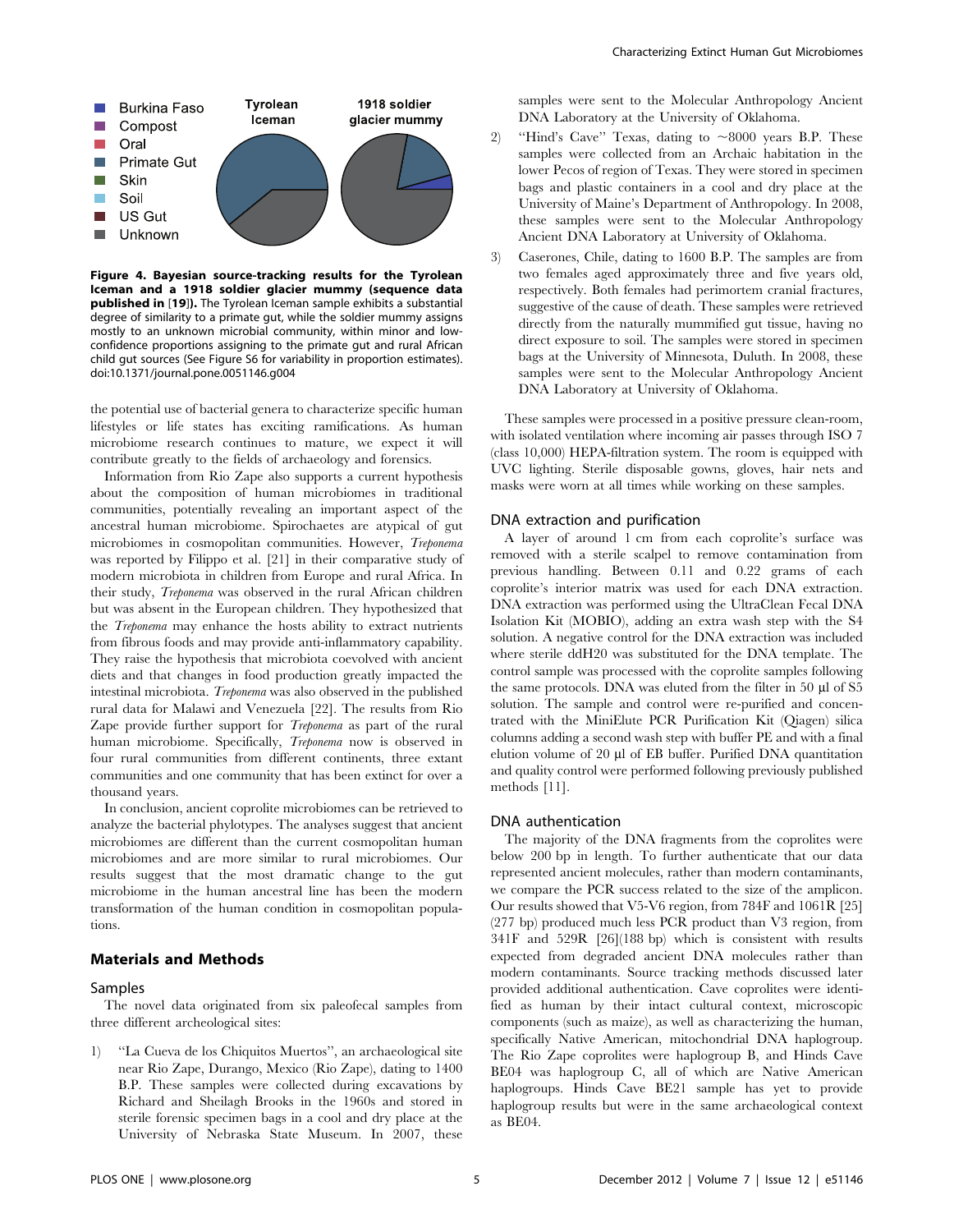#### Amplification of 16S rRNA V3 region

Purified DNA was diluted at 1:10 and 1:100 using sterile ddH20. Quantitative PCR (qPCR) was used to assess potential inhibitors and quantify copy number of 16S rRNA V3 using published primers U341 and U529R [26]. Each qPCR reaction contained: 1X Platinum® PCR SuperMix High Fidelity PCR Buffer (Invitrogen), 170 nM of each primer (IDT),  $0.1 \times SYBR$ (Molecular Probes) and 5  $\mu$ l of DNA template for a total of 50  $\mu$ l. In an 8-well PCR tube strip with individual caps, reactions included the DNA extract, the DNA extract after additional purification, the negative control for the DNA extraction, a negative control for the PCR reaction where sterile ddH20 was substituted for DNA template, and dilutions of the purified DNA extract to assess the extent of DNA preservation and to handle inhibitors. If qPCR results for dilutions did not follow the proportionality of a standard curve, the samples presented inhibitors. None of the samples showed this pattern. The temperature profile for the reactions included an initial activation of the enzyme at  $94^{\circ}$ C for 2 minutes, followed by 60 cycles of 94 $^{\circ}$ C for 15 seconds, 54 $^{\circ}$ C for 15 seconds and 72 $^{\circ}$ C for 15 seconds. Melting curves were obtained measuring the fluorescent intensity of the PCR product in a linear denaturation ramp from 35 to 90 $\degree$ C, increasing 1.0 $\degree$ C every 6 seconds. All the qPCR reactions were set up in the ancient laboratory in order to avoid external contamination. Once the qPCR tubes were sealed in the ancient laboratory, they were brought to the modern DNA lab for amplification. The qPCR information was used to normalize samples to  $10^4$  and  $10^5$  copies per µl. The initial copies of 16S amplicons were the following 60 cycles were:  $BE04 = 1.13E + 05$ , BE21 = 9.43E+05, CA10 = 2.94E+05, CA18 = 2.60E+05,  $ZA04 = 3.79E+05$ ,  $ZA23 = 1.16E+06$ ,  $EX03 = 3.60E+03$ ,  $EX02$ 6.87E+02, Water control =  $0.00E+00$ .

#### Sample preparation for 454 pyrosequencing of 16S rRNA V3

Using normalized dilutions of template, the 16S rRNA V3 region from each sample was amplified by qPCR. Normalized samples were amplified in duplicate, tagged and then pooled before 454 library preparation. qPCR for sample preparation followed the protocol described above with the exception of using 30 cycles for the normalized ancient DNA solution and 60 cycles for the negative controls. Because of the few copies of 16S molecules in the negative controls (EX02, EX03), these sample could not be normalized. pPCR proceeded on the negative controls without normalization. The negative controls provided no evidence for amplification at 30 cycles. After 45 cycles, negative controls began to show amplification of contaminants. Because these contaminants reflect a greatly extended qPCR reaction, it is unlikely they have impacted our ancient DNA frequency data in any significant way, but they are included for full disclosure. The qPCRs for the negative controls were also performed in duplicate, tagged, and the pooled before library preparation. Different 454 adaptors carrying a 10-base barcode were added to the PCR products, and after pooling, were sequenced on a Roche 454 GS FLX Titanium pyrosequencer [15].

#### 16S rRNA gene sequence analysis

Data was de-noised using the Pyrosequencing pipeline (http:// pyro.cme.msu.edu/) to retrieve sequences by barcode, remove primers and provide quality filtering. Criteria for inclusion in our analyses required each sequence reads to have an exact barcode with exact primer sequences and a quality score over 25 [27]. After removing primer sequences, barcoded data from pyrosequencing of 16S rRNA amplicons averaged 150 bases in length. A minimum of 14,000 reads were generated per coprolite sample (Table S2). Published 16S rRNA V3 were aligned and trimmed to match our dataset: Gill et al. [1] and Ley et al. [28] as well as 399 other sequences from one human sample (NCBI accession numbers GU939195.1 to GU939593.1). The compiled dataset was analyzed with the software package Quantitative Insights Into Microbial Ecology (QIIME; http://qiime.sourceforge.net) using default settings with one modification: the length cutoff was set at 130 instead of the default 150 bases.

To infer taxonomic assignment and to provide rarefaction curve analysis, the screened data were analyzed using the software package Quantitative Insights into Microbial Ecology – QIIME 1.3.0 [16] using the default settings. The frequency of phyla were further characterized using hierarchical analysis using the hclust script in R [29].

These data were compared to those published from fecal samples from six different primates: one Bonobo (BNO), one Chimpanzee (Chimp), two Gorillas (GOR and GORSD), one Marmoset (ML) and one Orangutan (ORANG) [28] and two human individuals from Gill [1] and one retrieved from NCBI (accession numbers GU939195.1 to GU939593.1). The R function Venn-Euler [30] was applied to data with an OTU assignment at 0.97.

The ZA23 sample provided different OTUs belonging to the Bifidobacterium genus. These Bifidobacterium were compared to eight previously published datasets (NCBI accession numbers JN093131, AB186296, AY172657, HM856589, EF203955, HQ851039, JN180852 and AB507156) using a Neighbor-Joining method. The aligment and tree were generated using MEGA5 [31]. Data from Rio Zape and published data from children from rural Africa and Europe [21] were used for a comparative analysis of the frequency of the Prevotellaceae family. Data from all other taxa were pooled into the other category.

#### Source tracking analysis

Bayesian microbial source tracking was performing using SourceTracker [17]. We combined data for source and sink data sets, which included sequence data for different regions of the 16S ribosomal gene, in two ways. First, we picked OTUs de novo at a level of 99% sequence similarity and binned the OTUs by specieslevel taxonomy assignment in QIIME [16]. After binning by taxonomy in each dataset separately, we combined the taxonomy tables for the various source/sink data sets. Second, we picked OTUs at a level of 97% sequence similarity to the February  $4<sup>th</sup>$ 2012 Greengenes [18] reference database. We modeled the coprolite samples as a mixture of the known environments using both the de novo-based species-level taxonomies and, separately, the reference-based 97% OTU table. For each sample, the estimated proportion of each source was drawn after 1,000 ''burnin'' iterations using Gibbs sampling. We repeated the Gibbs sampling procedure for 25 random restarts, drawing one proportion estimate per restart. We used the empirical variation in mixture predictions from the 25 Gibbs sampling restarts to estimate confidence in the mixture estimates; the variation can be visualized directly (Figures S5 and S6). For each run, we rarified data for each coprolite at 10,000 sequences in the primary analysis (or fewer for samples with lower coverage). Rio Zape data had more sequences on average; however, rarifing these data further (500, 1000, 2000, 5000 sequences) does not change the interpretation of the results (example Figure S11). To avoid underestimating the Unknown environment source proportions (equivalently, to reduce the likelihood of false positive source assignments), we chose the SourceTracker hyperparameter  $\alpha_2$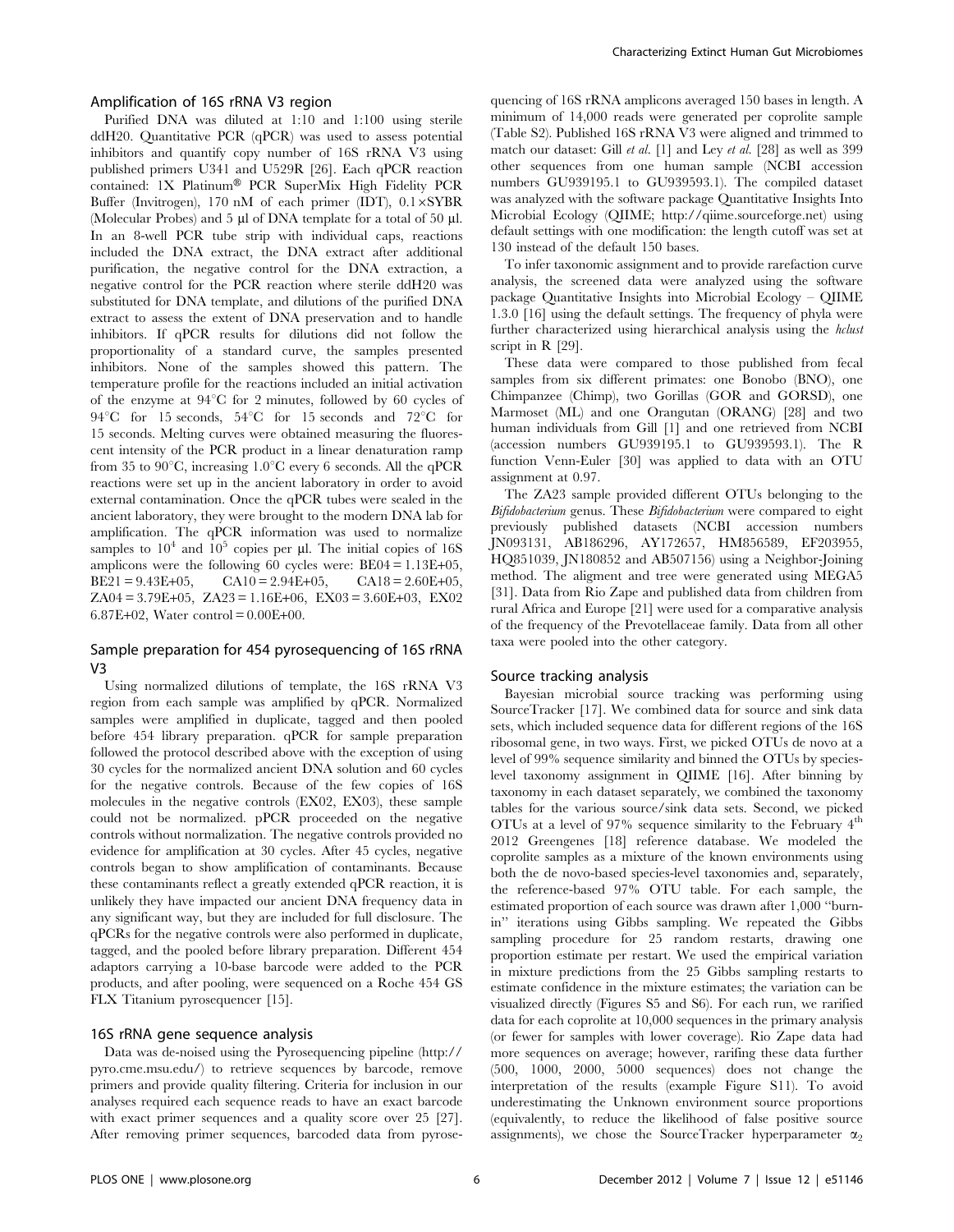value of 0.00415 for the Unknown environment by re-estimating the source proportions after removing each one of the source environments from the training samples. We chose the largest  $\alpha_2$ value that did not show evidence of identifiability concerns between the sources. In other words, we ensured that removal of one source (e.g. primate gut) from the training data did not cause the proportion of another source (e.g. modern Westernized gut) to increase. We used a similar approach to choose the  $\alpha_2$  value of 0.01 for the iceman and Austrian soldier samples.

The source environment communities included microbiome from the U.S. human gut, oral and skin microbiomes of nine adults from Boulder, Colorado [32], human gut microbiome from 11 children of five to six years old from a rural community from Burkina Faso [19], 37 primate gut microbiomes [22,33], one compost [34] and a representative set of 88 soils [35]. In addition, we allowed for assignment to an unknown environment in the case that the taxon is not shared by between the sink sample and the sources. In addition to our new data, we analyzed 16S sequence data generated from the 119 clones of 16S RNA gene PCR amplicons generated from an intestinal coprolite sample of the Tyrolean Iceman (Ötzi the Iceman) and the 49 clones generated from an intestinal coprolite sampled from an Austrian soldier killed in 1918 on a glacier [19].

The supplementary source tracking analyses using Yatsunenko et al's data [22] as a potential source include data for the primate gut microbiome [33] and the set of 88 soils [35]. These data were downloaded from MG-RAST [36] projects 850, 625 and 840– 841, respectively. Phylogenetic assignments were made using Greengenes [18] at 97% identity.

#### Supporting Information

Table S1 QIIME 1.3.0 taxonomic assignments in detail. (XLSX)

Table S2 The number of reads included in the analysis. Trimmed data required a perfect match for forward and reverse primers and barcodes and a quality score of 25 or greater. (DOCX)

Figure S1 Flow chart of methods. Steps framed by the green rectangle were performed in a laboratory dedicated to ancient degraded samples.

(TIF)

Figure S2 Rarefaction curve and simulation values for the coprolite samples. Due to the low diversity (number of OTUs) yielded by the Hinds Cave samples, they do not appear in the rarefaction curve. (EPS)

Figure S3 Bacterial communities clustered using Principal Coordinates Analysis of the unweighted UniFrac distance matrix. Clusters were replicated using jackknifing to assess the degree of variation within the sample. (EPS)

Figure S4 Heatmap showing the log relative abundance of the most common  $(\sim100)$  species. The similarity between Rio Zape and rural African and primate sources is apparent. The source environment labels are on the right. ''Primate-O'' is from [22], "Primate-M" is from  $[32]$ . (EPS)

Figure S5 Variation in source proportion predictions for coprolites and negative controls. Each column in a plot represents the source mixture prediction from one of 25 random restarts of the SourceTracker Gibbs sampling procedure. The

columns in each plot were reordered to place similar mixtures near one another in order to aid in visual interpretation. For example, sample CA10 was predicted to be completely ''Unknown'' in all but two of the random restarts; the remaining two were predicted to be mostly ''Compost''. This indicates an identifiability issue with this sample: the model is unsure whether the sample is ''Unknown'' or ''Compost'', and we have low confidence in the predictions for the sample. In contrast, we have high confidence in the predictions for the other samples as there is little variation in their source proportion estimates from the model. (EPS)

Figure S6 Variation in source proportion predictions for Tyrolean Iceman and 1918 soldier glacier mummy (sequence data published in [19]). Each column in a plot represents the source mixture prediction from one of 25 random restarts of the SourceTracker Gibbs sampling procedure. The columns in each plot were reordered to place similar mixtures near one another in order to aid in visual interpretation. Predictions from the Tyrolean Iceman sample are consistent and we therefore have high confidence in them. Predictions from the 1918 soldier glacier mummy sample are low confidence, with the model sometimes predicting a moderate proportion of the primate gut source, sometimes a small proportion of the rural African child gut source, and sometimes a completely ''Unknown'' source. (EPS)

Figure S7 Evolutionary relationships of Bifidobacterium from Rio Zape 23. Results are compared to eight previously published Bifidobacterium 16S rDNA sequences inferred by a Neighbor Joining tree. (EPS)

Figure S8 Frequency of Prevotellaceae. Comparisons include published data from children from rural Africa and Europe [21] and the Rio Zape. (EPS)

Figure S9 Bayesian source-tracking results for Rio Zape. For known sources, both Rio Zape samples assign primarily to the rural populations, Venezuela for ZA04 and Malawi for ZA23, with sample ZA04 also containing a predicted partial match to the modern non-human primate gut source, and a small partial match to US adults. (EPS)

Fugure S10 Bayesian source-tracking results for Rio Zape after considering age groups. Both Rio Zape samples assign primarily to the rural populations, Venezuela Teen for ZA04 and Malawi adult for ZA23. Sample ZA04 also contains a predicted partial match to the modern non-human primate gut source, US adult and Venezuela adult. Sample ZA23 also contains a predicted partial match to modern non-human primate gut source, US adult and US infant.

(EPS)

Figure S11 Rio Zape with varied rarefaction. Trivial changes in proportions are observed when changing rarefaction depths. (EPS)

## Acknowledgments

We are deeply grateful to Art Aufderheide, now retired, who provided samples and contextual information from Caserones.